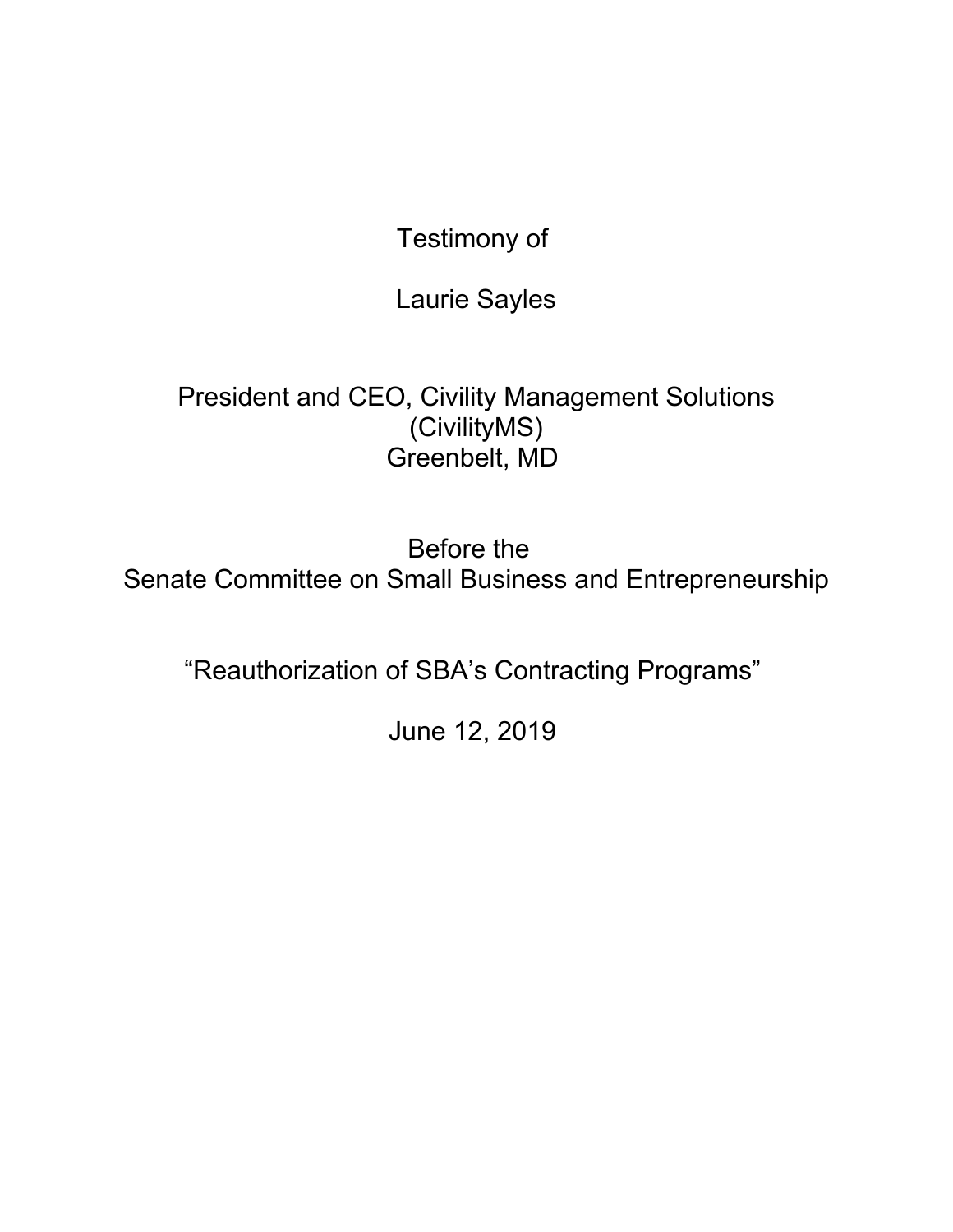Chairman Rubio, Ranking Member Cardin, and Members of the Committee, my name is Laurie Sayles, I am a veteran who served ten years in the United States Marine Crops and now the owner and founder of Civility Management Solutions (CivilityMS), a professional consulting service working within both the government and commercial space. My company is located in Greenbelt, MD. I am a member of Women Impacting Public Policy (WIPP) and Vet-Force, both organizations who have assisted in my growth.

CivilityMS provides project, program, financial and grants management; training; conference logistics and administrative support through contractual work for several federal agencies such as Department of Homeland Security, Department of Transportation, Department of Health and Human Services, U.S. Army, U.S. Air Force, NASA, and the Department of Veteran Affairs. Additionally, we have both prime and subcontracts with State and Local Governments such as the Department of Education, the Department of Housing and Baltimore County. My company is able to obtain such clients through the procurement and contracting process through the Small Business Administration (SBA). I am a certified Economically Disadvantaged Women Owned Small Business (EDWOSB); and Woman Owned Small Business (WOSB) through the Small Business Administration; a VA verified Service-Disabled Veteran Owned Small Business (SDVOSB); and a certified 8(a). I, like many, have my share of experiences with SBA, as well as the Department of Veterans Affairs, to acquire the proper certifications. My testimony today will address the requirements of these contract programs with the hope of providing recommendations to the Committee that will assist during the reauthorization process to enable the SBA to obtain its desirable outcomes of increasing veterans and women small business contractors to the federal government.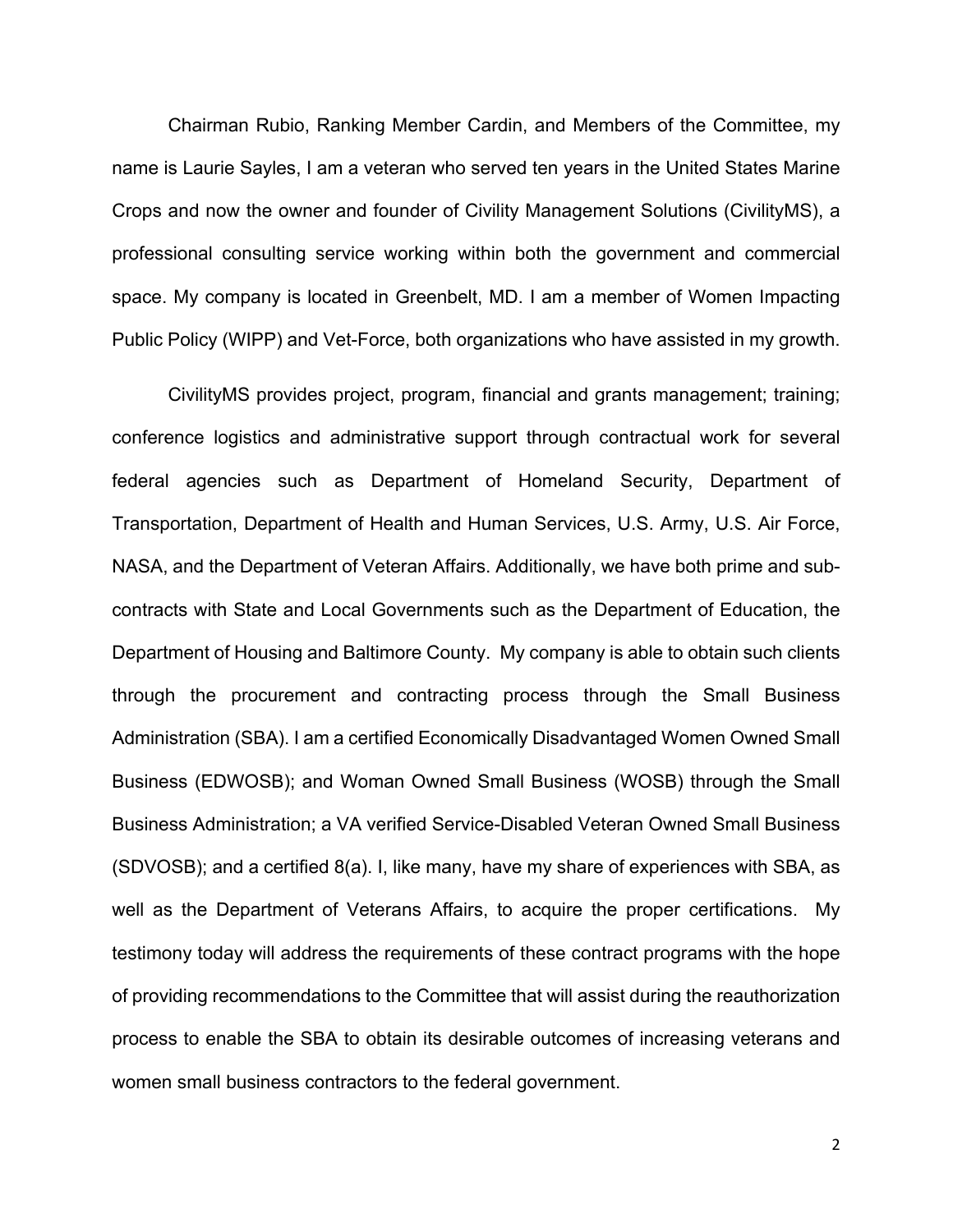## **Woman Owned Small Business - WOSB/EDWOSB**

In 2012, the National Women's Business Council reported there were 9,878,397 women-owned businesses in the United States.<sup>1</sup> That's an increase of 2,086,282 businesses, or 26.8%, from 2007. Of nonfarm and privately-held businesses, 36.3% are women-owned, whereas in 2007, 28.8% were women-owned. Additionally, womenowned businesses generate more than \$1.4 trillion in receipts. Despite these great strides, women-owned businesses remain at a disadvantage in many ways, particularly within the federal procurement marketplace. In 1994, the Federal government established a five percent procurement goal for women-owned businesses. However, twenty-five years later, that goal has been achieved just once. In FY 2017, women-owned small businesses received \$20.8 billion, or 4.71 percent of all contracting dollars, missing their goal—a lost opportunity of over \$1.28 billion for women-owned small businesses.<sup>2</sup>

There are currently 70,000+ WOSBs registered to do business with the federal government, with 11,000 currently certified in the SBA WOSB/EDWOSB program. A robust certification program will ensure these companies can continue to do great work for the government, as well as create jobs in their communities.

Regrettably, I have yet to receive a contract under the WOSB procurement program. From my perspective, there are a few barriers to the program. The first is that

 $\overline{a}$ 

<sup>1</sup> Women-owned businesses, as defined by the U.S. Census, are businesses in which women own 51 percent or more of the equity, interest, or stock of the business. Men-owned businesses are defined as men owning 51 percent or more of the equity, interest, or stock of the business. Equally men-/women-owned businesses those in which the equity, interest, or stock of the business is shared 50-50 among men and women owners. Publicly held, foreignowned, and non-profit businesses are not included in this data.

<sup>2</sup> U.S. Small. Bus. Admin., *Government-Wide Performance: FY 2017 Small Bus. Procurement Scorecard* (last accessed June 10, 2019), https://www.sba.gov/sites/default/files/2018-05/GovernmentWide\_Scorecard\_FY2017.pdf.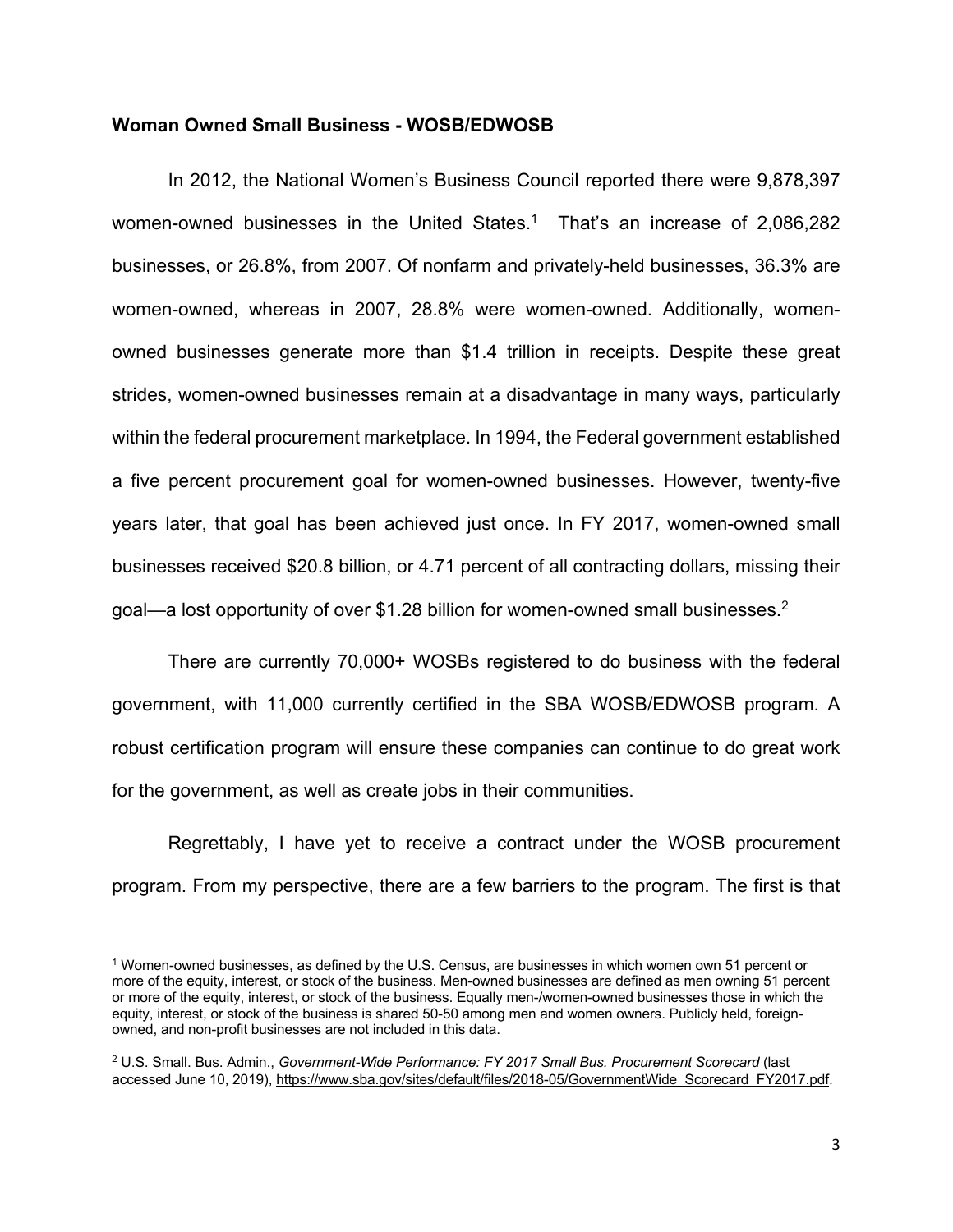not all NAICS codes are eligible, and the second is that the contracting officer has to verify the certification documentation. When the SBA finalizes its WOSB certification, removal of this step will remove at least one barrier to awarding contracts through this program.

Additionally, I agree with many of my fellow WIPP members and suggest changing sole source rules to make them consistent. While the bill H.R. 190 was a great first step in its passage in the House, 8(a) companies currently obtain sole source contracts at \$4/6.5 million without market research or justification, while small businesses owned by Native entities are eligible to be awarded contracts under \$22 million without justification and above \$22 million with justification. WOSBs, HUBZones and SDVOSBs require a contracting officer to justify through market research that the contracting officer does not have a reasonable expectation that offers would be received from two or more WOSB/EDWOSB concerns at a reasonable price. I agree with WIPP's recommendation that Congress put all socioeconomic contracting programs on equal footing. One group should not have a variance over another.

Winning sole source contracts is an issue for many women small business owners. In 2015, federal agencies were authorized to award sole source contracts to womenowned small businesses eligible for the (WOSB) Federal Contract Program. This was a huge win for women business owners, and WOSBs believed doors would be opened to millions more federal contracting dollars. However, since the authority was granted in 2015, to date the total amount of sole source awards to WOSBS/EDWOSBs is only \$278 million $3$ .

l

<sup>3</sup> Bloomberg Government. Contracts Intelligence Tool.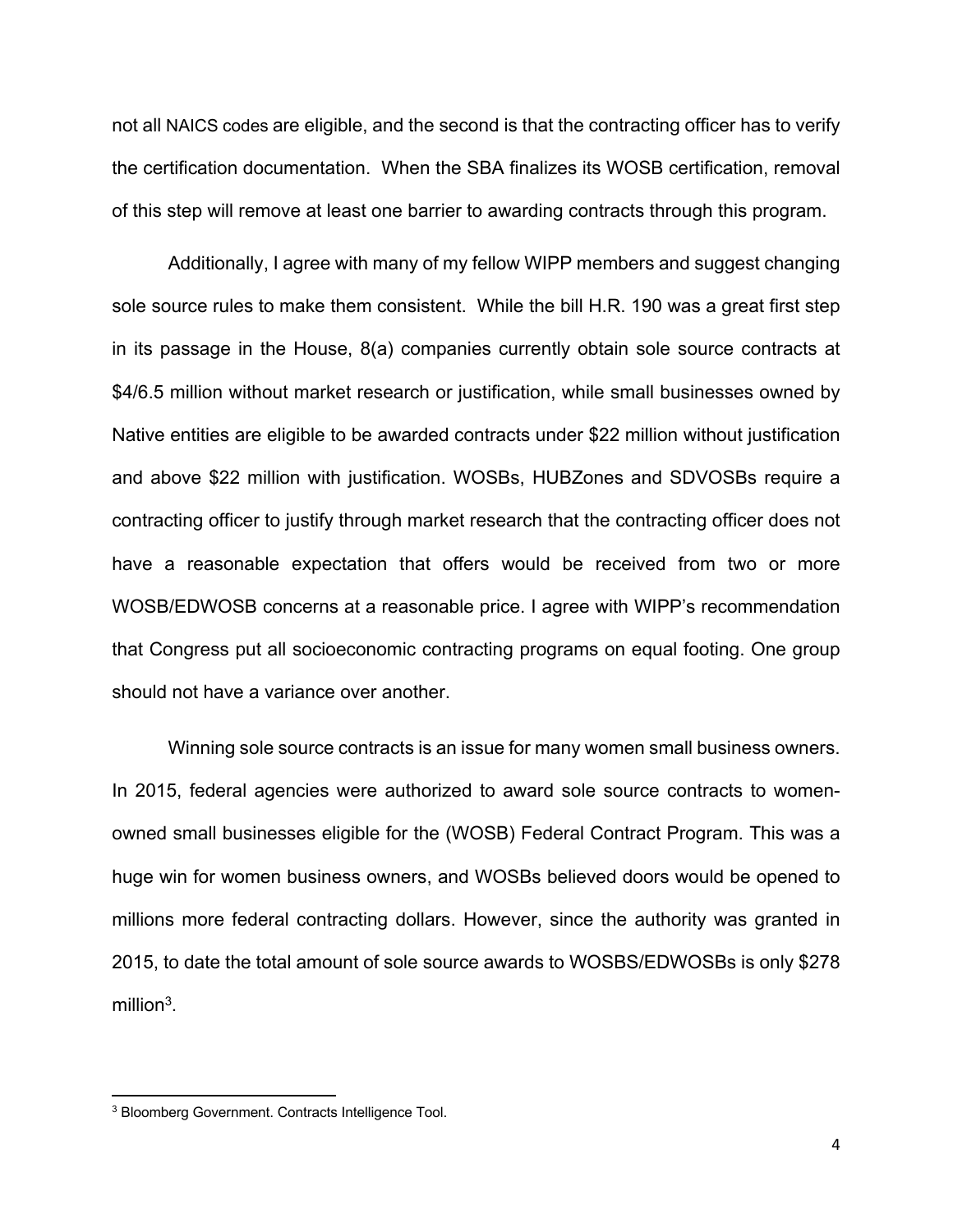Furthermore, subcontracting is of great importance to small businesses. Although government data is not easily accessible, I hear from many small businesses that often subcontractors listed on a prime's subcontracting plan end up with no work, or less work than they anticipated. While we recognize that there are many reasons why prime contractors need to deviate from their subcontracting plan, I believe that more transparency and accountability would help. A suggestion to increase accountability is to designate someone in an agency to be responsible for monitoring compliance and raise questions if the prime's utilization of subcontractors is falling significantly below its subcontracting plan. Let me suggest that small business advocates in the federal agencies should be empowered to take on this role. Since prime contractors report this data bi-annually, small business contracting officers should be required to review where each prime contractor stands in regard to meeting their subcontracting goals on specified contracts. If the prime falls significantly below its stated subcontracting goals, justification from the prime and steps to meet the goal should be required.

My business experience with SBA's WOSB/EDWOSB certification was not beneficial upon establishing CivilityMS in May 2012, and I purposely waited until I was 'no longer' an employee of another company to meet the self-certification criteria. SBA's WOSB certification asked one question that I could not answer favorably when I initially established CivilityMS, which was "do you work for your company during normal business hours?" This made me pause, and I waited to self-certify in September of 2012. Therefore, I really did need to stop employment in order to get this certification, which led to no contract awards. Even though I had managed up to 128 contractors, and an estimated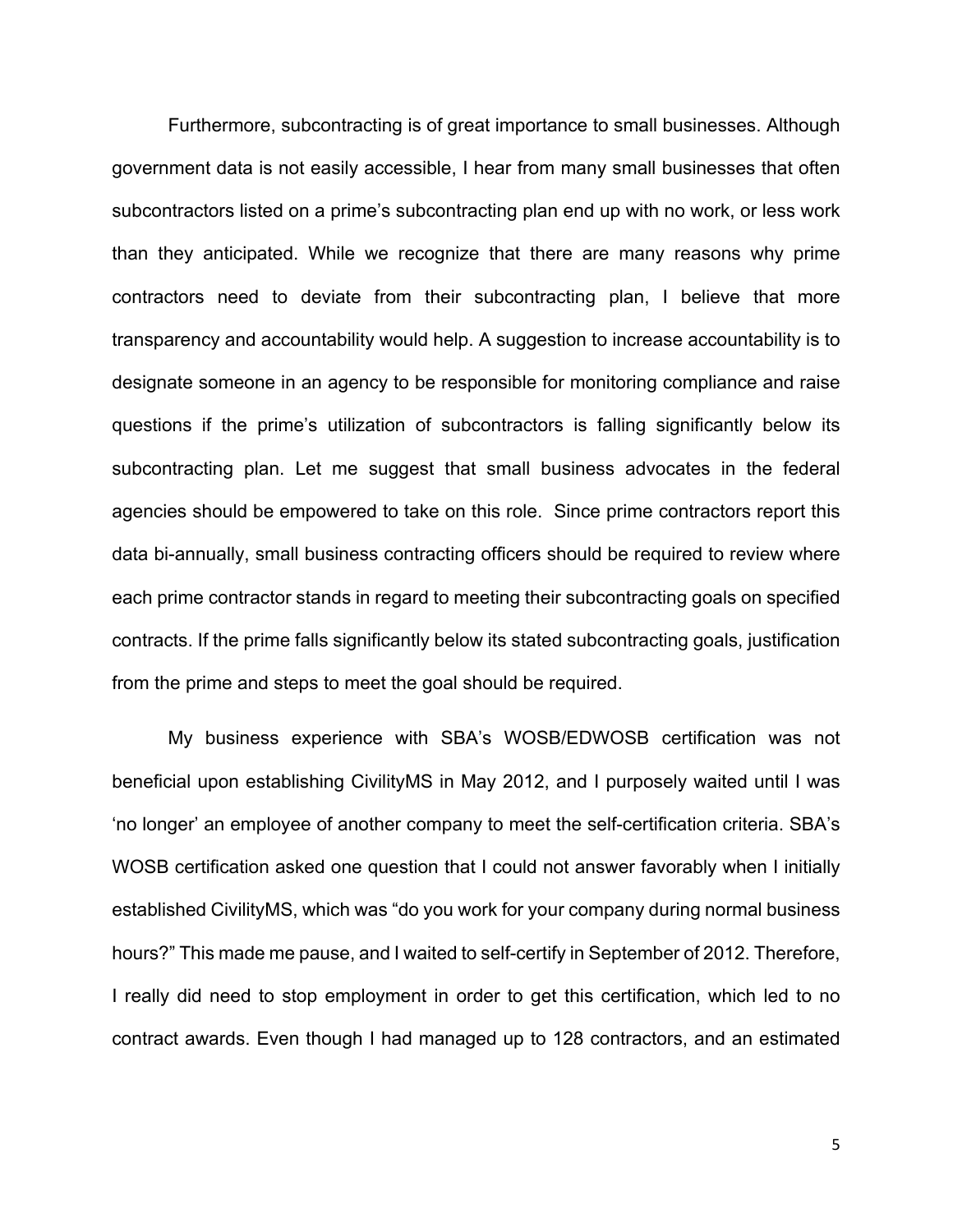\$11.5 million in contracts with six different agencies, those relationships had no value as a WOSB/EDWOSB.

## **VA Verified Service-Disabled Veteran-Owned Small Business**

I always knew that I would become an entrepreneur. From my early beginnings in my parents' home in Chicago selling candy to the neighborhood kids, to my active duty in the Marine Corps, I developed leadership, integrity, teamwork and persistence which is essential in starting a business. I earned the respect as an African American woman in a man's world. Now, I am an outspoken advocate for veterans, as I was elected as the first Woman Veteran Officer on the Veteran Entrepreneurship Task Force (VET-Force) Committee and was nominated to become a representative on the SBA Inter-Agency Veteran Task Force. In this role, I listen to many fellow veteran small business owners and the many frustrations that they face as they strive to ascertain VOSB and SDVOSB certifications.

For many veterans, returning to civilian life can be difficult. It's a process and takes time to adjust. Adding the desire to start a business only creates another level of adjustment and perseverance. Working with many government agencies can become frustrating and difficult, especially understanding regulations and rules that are applicable to one's specific industry. For veterans, we also have an additional agency, the Department of Veterans Affairs (VA). While there are small business certifications for veterans who are seeking contracting opportunities with the government and those who are disabled-veterans seeking as well, many acquire their certification from the VA; however, they can self-certify with the SBA. An issue has been that the two agencies have different definitions and standards of control. As of October 1, 2018, the VA the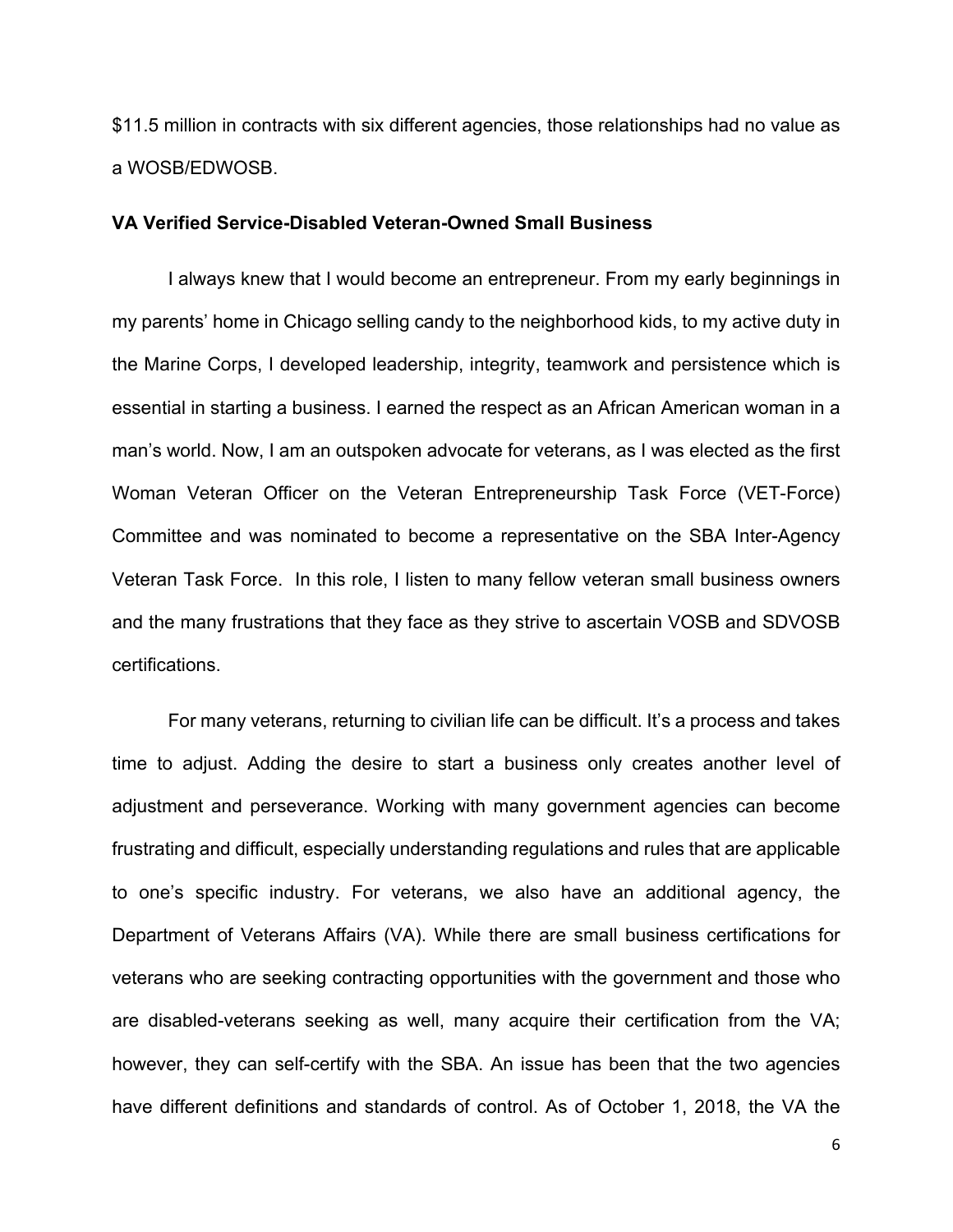Department of Veterans Affairs (VA) amended its regulations governing the VA's Veteran-Owned Small Business (VOSB) Verification Program. The National Defense Authorization Act for Fiscal Year 2017 (NDAA), placed the responsibility for issuing regulations relating to ownership and control for the verification of VOSBs with the United States Small Business Administration (SBA). This regulation referenced SBA's regulations governing ownership and control and added terms to the verification process. The NDAA also provided that in certain circumstances a firm can qualify as VOSB or Service-Disabled Veteran-Owned Small Business (SDVOSB) when there is a surviving spouse or an employee stock ownership plan (ESOP).

I support this change because I believe the SBA should be the certifier of VOSB/SDVOSB firms since they know how to administer certifications. The VA should be tasked with what it knows how to do—determining a veteran's eligibility. Putting the SBA in charge of the certification will not be accomplished without additional resources, due to the volume of veterans who are in the program. Issues of concern to the veteran's community are the requirements around military spouse participation and the requirement that the veteran in charge of the company must be the highest paid person in the company. This has been problematic for some veterans whose businesses are young but require highly technical staff. In those cases, the owner may take a lower salary until the company experiences significant growth.

Another certification requirement that is troublesome requires service-disabled veterans to work at their company during normal business hours. The SBA, however, has not included a full-time business hours requirement, which means a veteran can have other opportunities as well as the ability to control the company's management and daily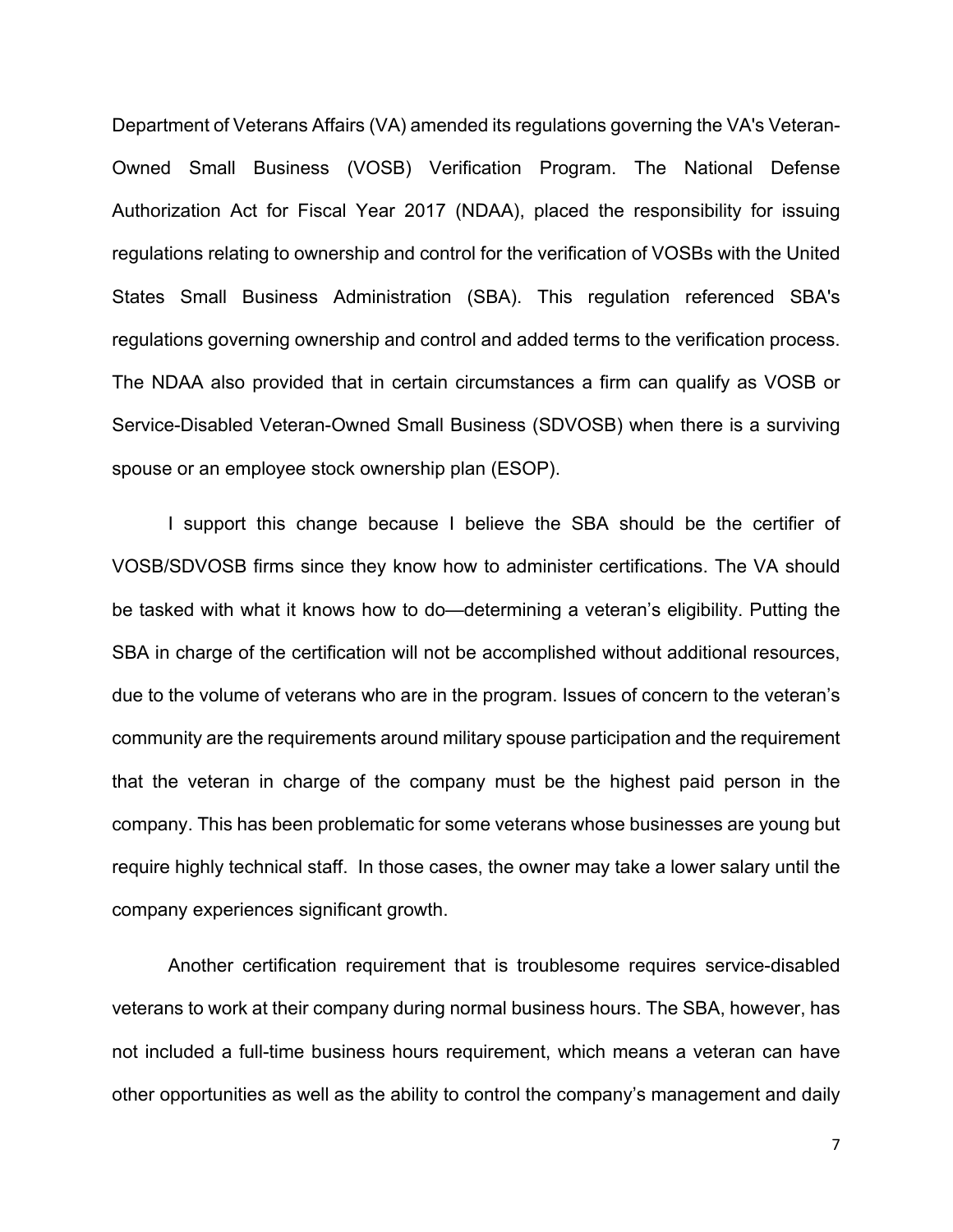business operations. But, if veterans are not able to work at the company during its normal business hours, there is a rebuttable presumption that veterans are not actually in control. The SBA would also prefer veterans work closer to their headquarters or job sites as the published rules mentioned that a veteran "is not located within a reasonable commute" to the company, there's a rebuttable presumption that he or she does not control the firm.<sup>4</sup>

The SBA Ownership and Control of Service-Disabled Veteran Small Business Concerns 2018 rule is a first major step in clarifying the SBA's SDVOSB ownership and control requirements. For years, we all know, the SBA's SDVOSB regulations were ambiguous. Even the SBA's Administrative Judges have resorted to using the 8(a) Program regulations to evaluate certain aspects of SDVOSB compliance. Whether one agrees or disagrees with a specific requirement, it is better to know that it exists, instead of being caught off guard during a protest when a contract is at stake.

My business experience with SDVOSB VA verification became beneficial because I was involved with VET-Force and therefore knew the law on the VETS First program and the Supreme Court Ruling of justifying through *Kingdomware vs. U.S.* CivilityMS pursued simplified acquisitions in order to obtain prime contract awards for building past performance, and we responded to a full and open sources sought for an Exhibit Booth Logistics contract with the Department of Veteran Affairs. We were perplexed when the Contracting Officer (CO) informed us that the Program Manager preferred to work with a woman-owned midsize firm, who had been doing the work for many years. Since I was educated on the VETS First program, I informed the CO that due to the *Kingdomware*

 $\overline{a}$ 

<sup>4</sup> Matthew Schoonover, *SDVOSB Eligibility Update*: *SBA Issues New Rule*, Shalloon, (Sept. 28, 2018), available at http://smallgovcon.com/service-disabled-veteran-owned-small-businesses/new-sba-rule/.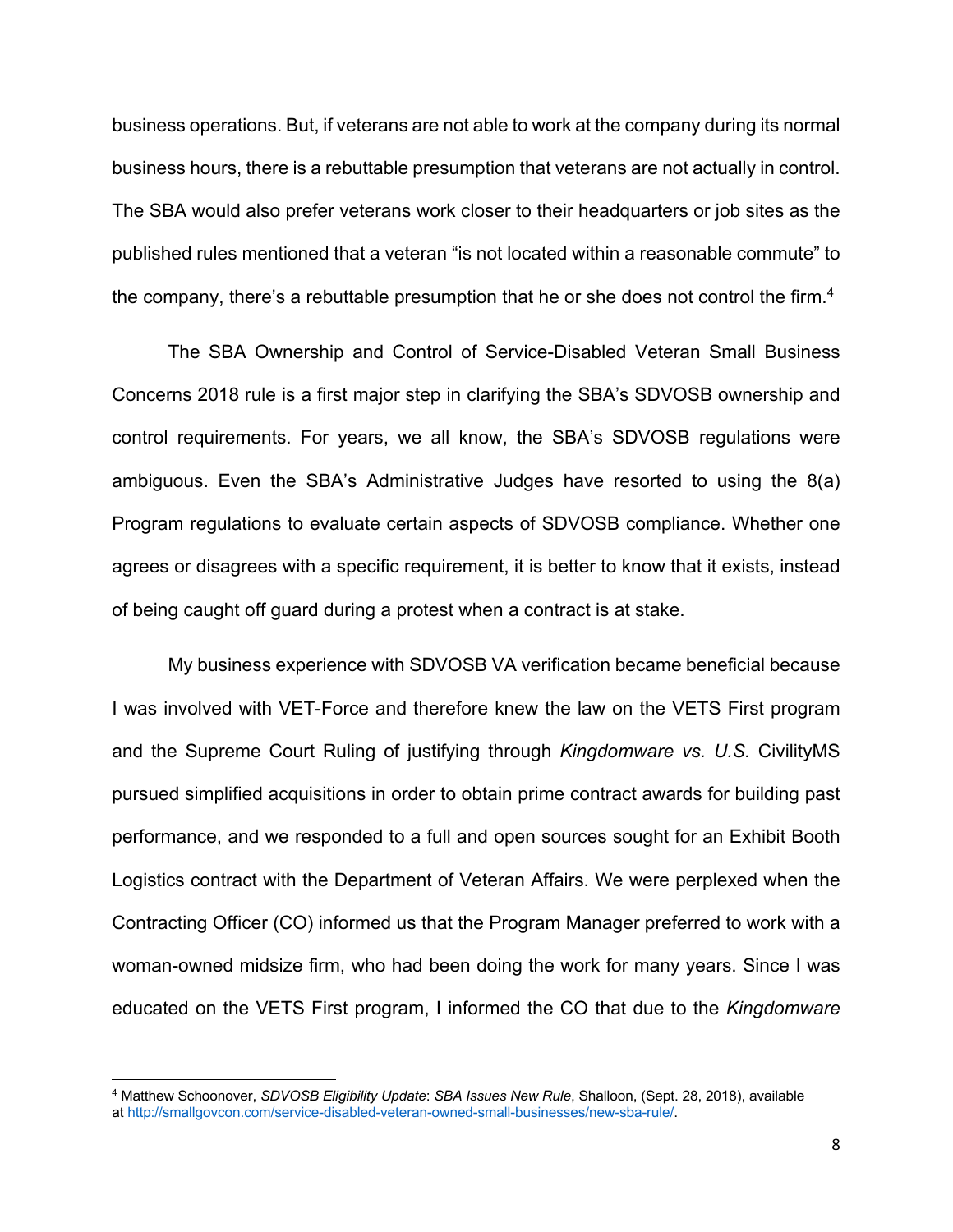decision, our SDVOSB had to be considered. I even suggested that they do a sole-source; however, the contract was maintained as competitive. As a result, we have won that annual contract for three consecutive years since 2016. I would also like to note that the Department of Veteran Affairs realizes the shortage of women veteran's participation in VA government. A pilot program is being established to increase economic opportunities to women service-disabled veterans.

Lastly, I am grateful for the Veterans Institute of Procurement (VIP) program in Rockville, MD and specifically for its National Director, Barbara Ashe, who had the vision for this program. This is an excellent program for military veterans to come together for three days and receive training by some of the best in the business. Additionally, the camaraderie of veterans will always be relevant and CivilityMS is still connected to two potential teaming partners.

## **8(a) Business Development Program**

I was introduced to Federal Government Contracting almost 11 years ago, and I knew the impact it would have on being an entrepreneur in terms of a legacy creation. The WOSB/EDWOSB certification was the first one I obtained easily, because it accepts self-certification. The 8(a) Business Development Program was the last certification I obtained. While I was fortunate to obtain my certification with the assistance of my local SCORE Chapter, the SBA Office of the Inspector General (OIG) reported that since 2010, there has been a consistent decline in the number of small business owners participating in the 8(a) Program. There were approximately 7,000 in 2010, and are now only 4,600 in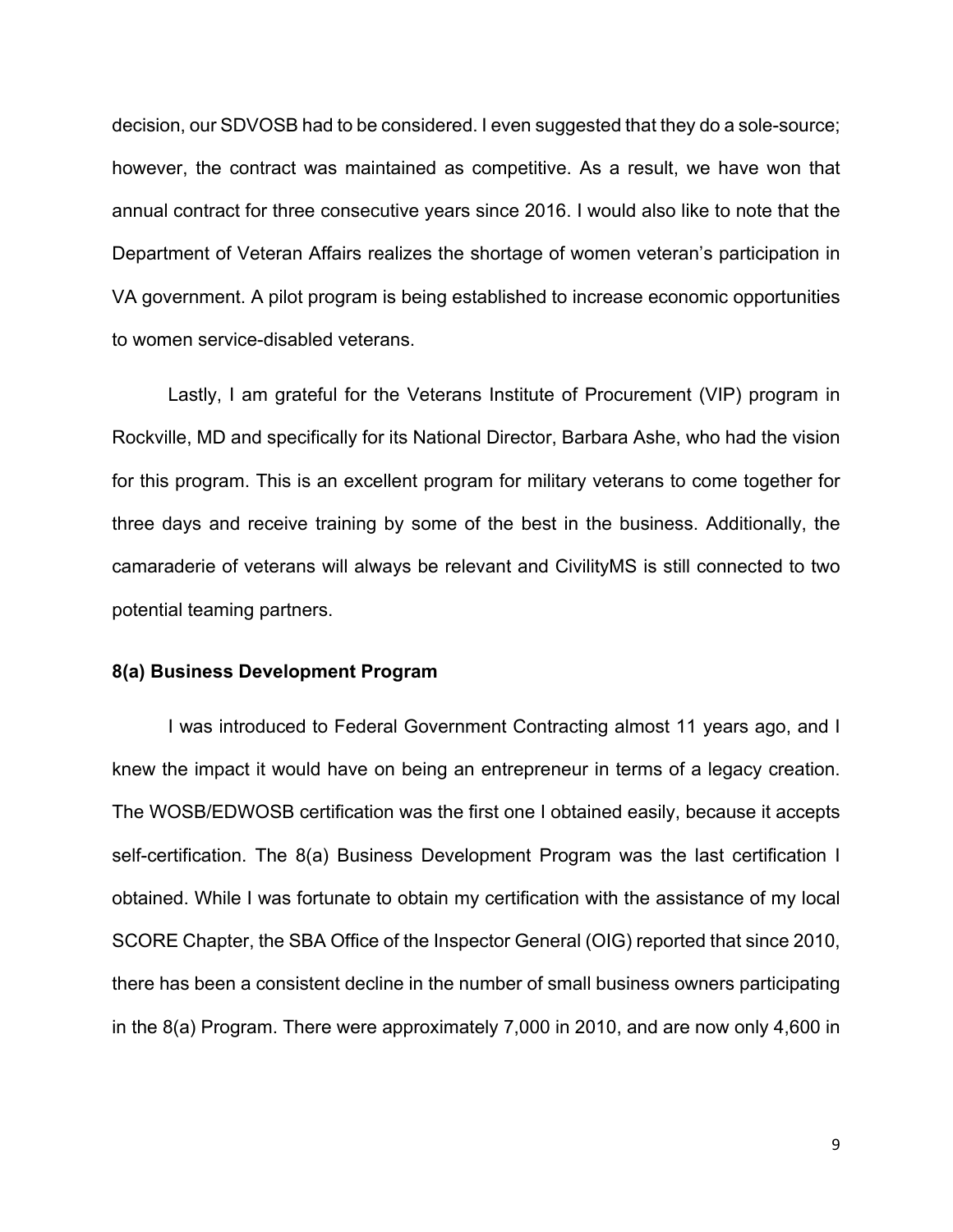2015, with an even steeper decrease in January of 2016 to approximately 4,495 small business owners.

There are many potential reasons for the decrease in participation, but I would like to highlight a few changes that would help. The first is the requirement of *"the Administrator to approve the sale of an 8(a) firm or transfer of 8(a) contracts to another eligible 8(a) concern."* This should be removed. While it is understandable that the government would not want 8(a) contracts to be performed by ineligible firms, there is no public policy reason to prevent an 8(a) firm from selling itself, or novating contracts, to another eligible 8(a) concern. Obtaining the Administrator's approval seems burdensome and unnecessary. Mergers and acquisitions are a common occurrence in government contracting. Removal of this prohibition should result in increased 8(a) Program participation and contracts performed by eligible 8(a) participants. The Administrator does not need or should not be required to verify any acquiring or receiving firm as an eligible concern - that can be done by the relevant District Office.

Currently, the respective District Office makes their recommendation which is reviewed by the Associate Administrator for 8(a) Business Development, the Associate Administrator for Government Contracting & Business Development, the General Counsel, and typically the Chief of Staff and/or Deputy Administrator and then the Administrator. Consequently, this review process can take a one year or longer, which is inefficient and devalues 8(a) concerns, preventing an economically disadvantaged small business owner from competing for federal contracts. The length of time and risk of possible denial of the waiver and possible termination of 8(a) contracts places 8(a)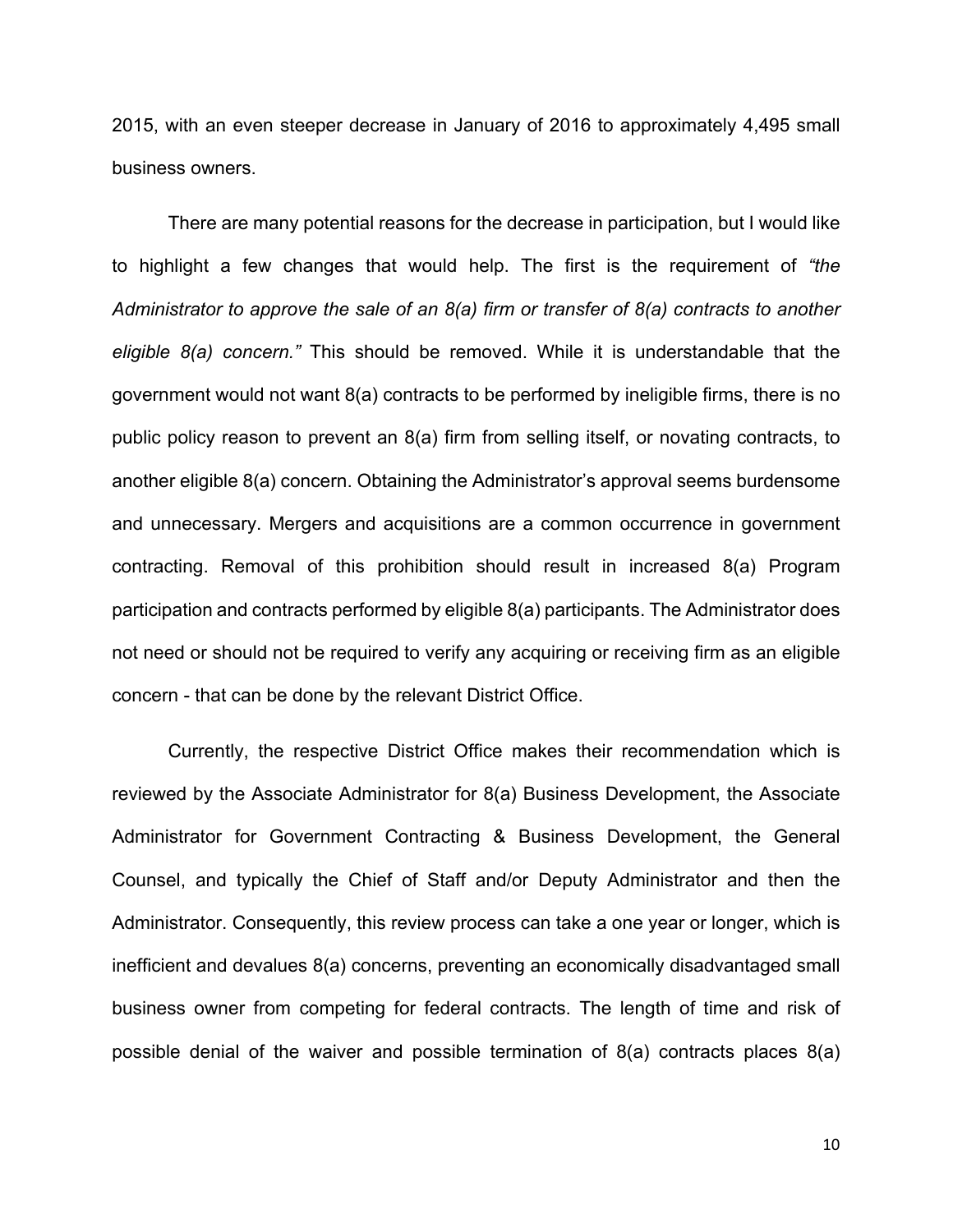concerns at a competitive disadvantage compared to all other government contracting firms.

My business experience with an SBA 8(a) certification was extremely beneficial to CivilityMS, however, I waited until the federal government employees suggested I obtain an 8(a) certification. Within five months of being 8(a) certified, we won our first direct award from an oral presentation amounting to \$2 million for two years on a complex project. After approximately 4.5 years, I was able to leave my kitchen table, obtain an office space and hire corporate staff to assist with the growth of CivilityMS.

CivilityMS was fortunate to be accepted in a pilot program referred to as the "8(a) Accelerator" that was established by Bowie University, BowieBic office, in Prince George's County, Bowie, Maryland. This 6-week program offered four-hour training sessions to newly developed 8(a) firms in Maryland. The facilitators were both successful 8(a) graduates and 8(a) participants soon to graduate. The value was not only the training provided, but the ability to obtain a mentor or joint venture partner that has been vetted as a trusted business partner. The SBA Washington District Office collaborated in the development of the design and delivery of the pilot program, and two Business Opportunity Specialists (BOS) were in attendance at each session. CivilityMS had the added value of their BOS attending several of these training sessions, which allowed us to get to know each other. An 8(a) firm must market their company in order to get the largest value of the 8(a) business development program, but being able to depend upon your BOS for special needs is very important. For example, CivilityMS would like our BOS to assist us when we identify a qualifying opportunity by submitting search letters.